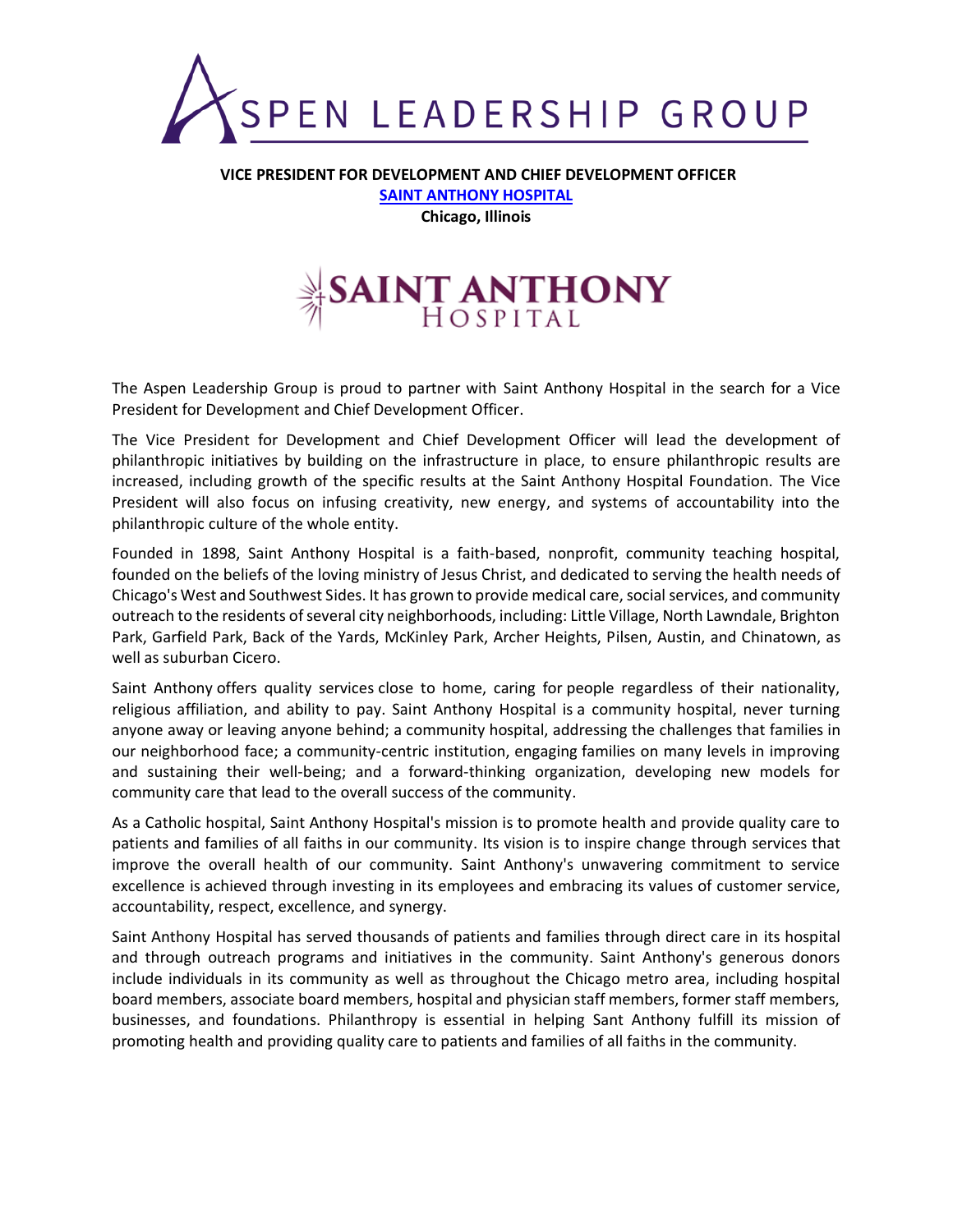#### **REPORTING RELATIONSHIPS**

The Vice President for Development and Chief Development Officer will report to the President and Chief Executive Officer, Guy A. Medaglia. Direct reports include the Senior Campaign Director, Donor Relations Coordinator, and Grant Writer.

### **FROM THE PRESIDENT AND CHIEF EXECUTIVE OFFICER**

*Most individuals outside our community look at Saint Anthony and see an old hospital that cares for the poor and may even question our quality of care, our purpose, our future, and even why we need to exist. But once you take the time to look deep into who we are and why we are still here, when other hospitals in underserved communities have closed, you will come to understand that Saint Anthony Hospital is a hospital where many well-known individuals have had their surgery, were admitted, and well cared for, including the people closest to me — my wife and children. Saint Anthony Hospital is not just a 126-yearold building, we are 1,000+ individuals who are passionate at providing the communities we serve with the same level of care you would find at Rush, University of Illinois Chicago, University of Chicago (U of C), and other well-known hospitals. Over the years we have been able to build a clinical team comparable to Rush, U of C, Northwestern, and others. Many of our physicians work at these well-known hospitals but have also selected Saint Anthony Hospital because of who we are. First, for us, failure is not an option. We will fight for our ideas, beliefs, and what is best for our patients and the community in which they live. Second, providing each patient quality care is a united focus. Since 2007, we have invested our funds and resources in physicians, clinical equipment, and our future. No one here has a beautiful office or expensive furniture; our workplace is functional. Our lobby will never be featured in a design publication because of its extravagant design; our lobby is functional. The people we serve want quality care and respect.* 

*The Leadership Team at Saint Anthony Hospital is highly competent, driven to succeed, and committed to the people of this community. With the promise, 11 years ago, of moving this hospital to a state of the future community hospital, the vast majority believe and support a vision that many people said was an impossible project. Today we own 21 acres at 31st and Kedzie, and in February we will finally purchase the last 11-acre parcel from the City of Chicago for a total of 32 acres — making way for a first of its kind development project named, Focal Point Community Campus. The city's Department of Planning and Development, this month, has approved our architectural design for a mixed-use community campus where the new Saint Anthony Hospital will open. Demolition on buildings on the 21 acres we own will be completed this month. For the past 10 months the amount of time I spend every day focused on relocating Saint Anthony to its new location increased from 40% to 70%, all while obtaining support, weekly, from many who didn't believe this project would happen, but now believe this campus will be built.* 

*We are not a perfect organization; however, we look for, and identify areas of, improvement and continue to evolve and progress, which has assisted and will continue to assist us with our success. COVID-19 placed tremendous stress on Saint Anthony. Our current facility was tested and survived, but many of the original staff of nurses, some physicians, and many support staff couldn't bare the excruciating stress this virus placed on them. Still, I am proud to say that the majority of management and many of our long-term clinical team would not give up and now, collectively, we are rebuilding for the future.* 

*As for me, a son of an immigrant family who was raised in an underserved community, life for whatever reason brought me here. Quickly, I found myself feeling at home and embraced the surrounding communities. After hearing from the communities that they wanted the same level of care provided by Northwestern and other well-known hospitals, it was evident that Saint Anthony's 110 year old facility only had, at most, 20-25 years of life left and closure was imminent. I gave my word that I would not leave until a new Saint Anthony was relocated to a nearby location in a state-of-the-future facility.*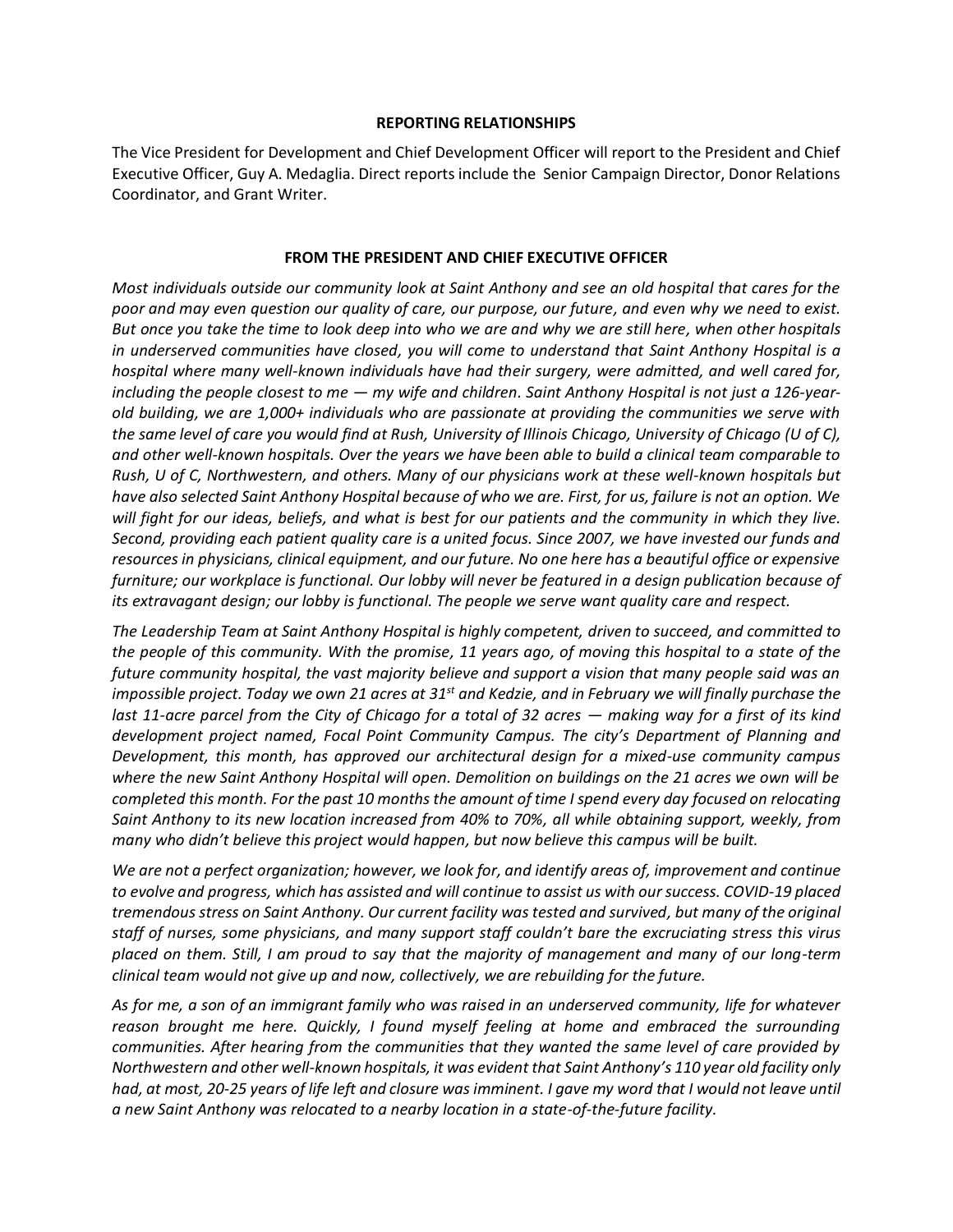*Working at a community hospital is not for the faint of heart. I have learned over the years that the successful person must be highly competent in their area of expertise with strong management skills; possess a strong belief that failure is not an option; demonstrate a willingness to learn and improve on yesterday's work; not be afraid of change; and believe that everything is possible.* 

*It has always been exciting here — good and bad — however, today more than ever our future is now set and it's all good.*

–Guy A. Medaglia, President and Chief Executive Officer

# **SAINT ANTHONY HOSPITAL'S COMMITMENT TO DIVERSITY, EQUITY, AND INCLUSION**

Saint Anthony Hospital is an equal opportunity employer and believes in and promotes the right of each individual to be free from discrimination on the basis of race, color, religion, national origin, age, gender, sexual orientation, gender identity, creed, disability, military status, marital/civil union status, or any other protected status in accordance with applicable local, state, and federal law.

Saint Anthony Hospital welcomes and values diversity in the workplace and appreciates the gift it provides in serving others in accordance with the organization's mission and values.

As a recipient of federal financial assistance, Saint Anthony Hospital does not exclude or deny benefits to, or otherwise discriminate against, any person on the ground of race, color, religion, national origin, age, gender, sexual orientation, gender identity, creed, disability, military status, marital/civil union status in admission to, participation in, or receipt of the services and benefits under any of its programs and activities, and in staff and employee assignments to patients, whether carried out by Saint Anthony Hospital directly, or through a contractor, or any other entity with which Saint Anthony Hospital arranges to carry out its programs and activities.

Saint Anthony Hospital does not exclude, deny benefits to, or otherwise discriminate against any person on the ground of sex (including gender identity) in admission to, participation in, or receipt of the services and benefits under any of its health programs and activities, and in staff and employee assignments, whether carried out by Saint Anthony Hospital directly, or through a contractor, or any other entity with which Saint Anthony Hospital arranges to carry out its programs and activities.

# **PRIMARY RESPONSIBILITIES**

# **Leadership and Team Management**

The Vice President for Development and Chief Development Officer will

- establish and maintain strategic relationships to create greater awareness of initiatives, and forge new partnerships that will result in support and community engagement;
- contribute insight to the development of strategies to grow awareness, revenue, and overall organizational position in the community;
- lead, develop, motivate, supervise, and maintain a highly effective, productive, and cohesive team with continual focus on mentoring and professional development; through a lens of flexibility, open lines of communication, be open to suggestions and change, and have the ability to resolve/mitigate conflict;
- supervise Development staff in their various areas of responsibility and evaluate performance;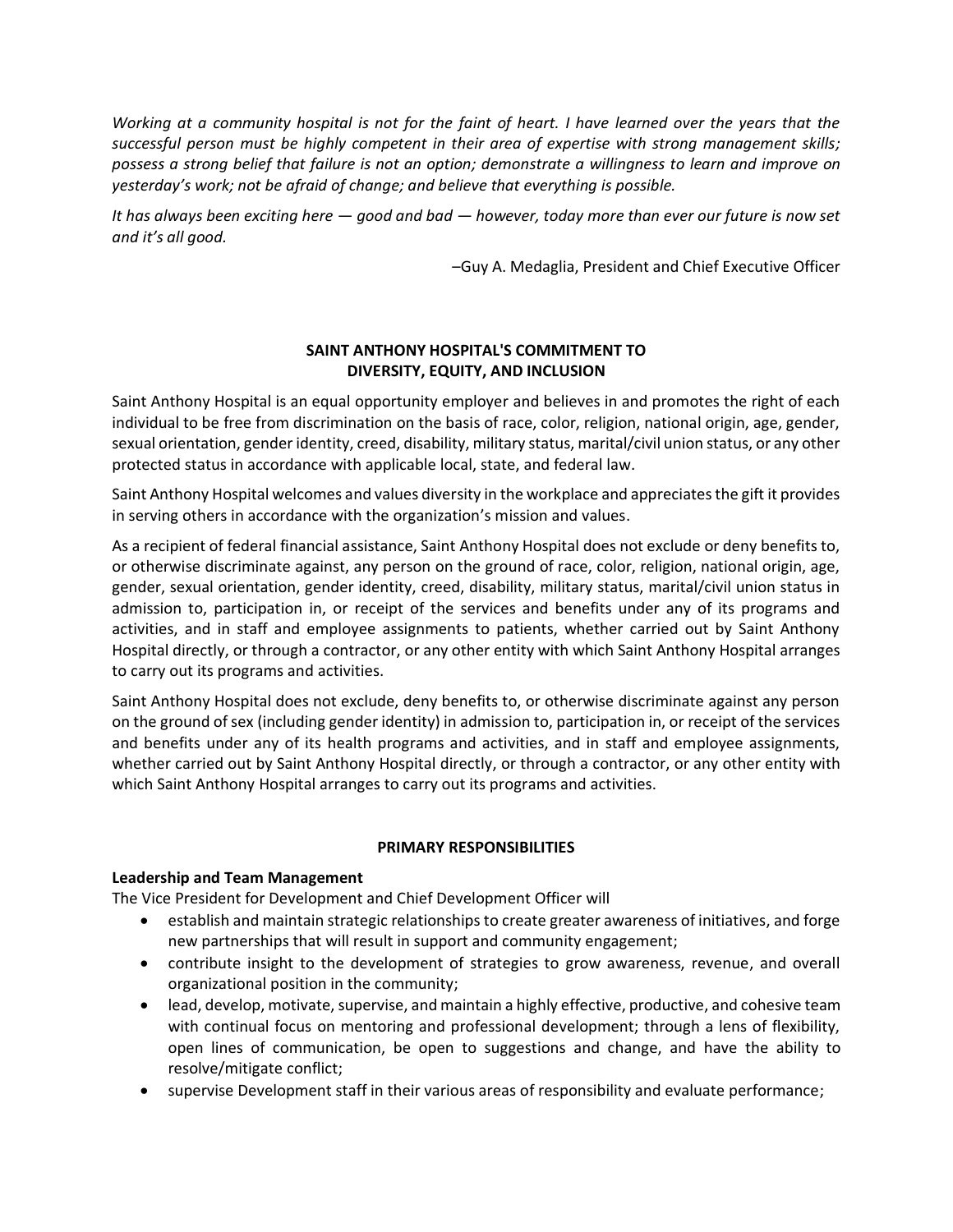- provide mentoring and professional growth to raise the overall level of knowledge and effectiveness of the team;
- inspire motivation and teamwork within the department and with other staff;
- lead the annual budget development process, with the assistance of the Director of Development, and oversee the administration of the budget for the Development Department and related areas;
- generate reports to track and analyze key development activities and results;
- ensure ethical and appropriate financial administration of contributed income, including overseeing the donor and prospect records and the grants management process;
- maintain consistent reporting on key departmental metrics and ensure responsible and efficient use of all organizational resources; and
- provide collaborative leadership in maintaining a positive and productive working relationship among the Executive Leadership Team, other staff, partner organizations, and volunteers.

# **Fund Development**

The Vice President for Development and Chief Development Officer will

- plan, organize, and implement a comprehensive, ongoing, forward-thinking, strategically-driven fund development program for the Focal Point Community initiative, Saint Anthony Hospital, and Foundation;
- conduct ongoing, individual, and community-focused development programs that incorporate annual giving, major and planned gifts, corporate and foundation grants, capital fund appeals, and special events;
- build, nurture, and cultivate relationships with current donors, prospective donors, hospital foundation, board members, volunteers, and local community (including foundations, corporations, parishes, and individuals);
- provide direction and assistance to the CEO, Senior Management Team, and Foundation Board in efforts to generate funds through stewardship, advocacy, and community outreach;
- research and develop initiatives to identify, prioritize, cultivate, solicit, recognize, and steward donors and prospects;
- build a donor portfolio consisting of annual contributions of six- and seven-figure gifts, and manage individual cultivation and solicitation plans;
- implement the strategic use of Raiser's Edge fundraising software to enhance Development initiatives, including prospect research, moves management, and accurate gift reporting; and
- provide strategic leadership to Saint Anthony Hospital efforts to effectively communicate the mission, goals, and accomplishments to donors, prospective donors, and the broader community.

# **Board and Community Relations**

The Vice President for Development and Chief Development Officer will

- work in collaboration with the President and CEO, the Director of Development, and the Saint Anthony Boards to identify, engage, and recruit new Board Members to Saint Anthony Hospital Foundation;
- identify vehicles to involve leadership and general volunteers in philanthropy and community based roles; and
- help promote and train the Saint Anthony Hospital and Foundation Board of Directors on involvement and participation in philanthropic initiatives.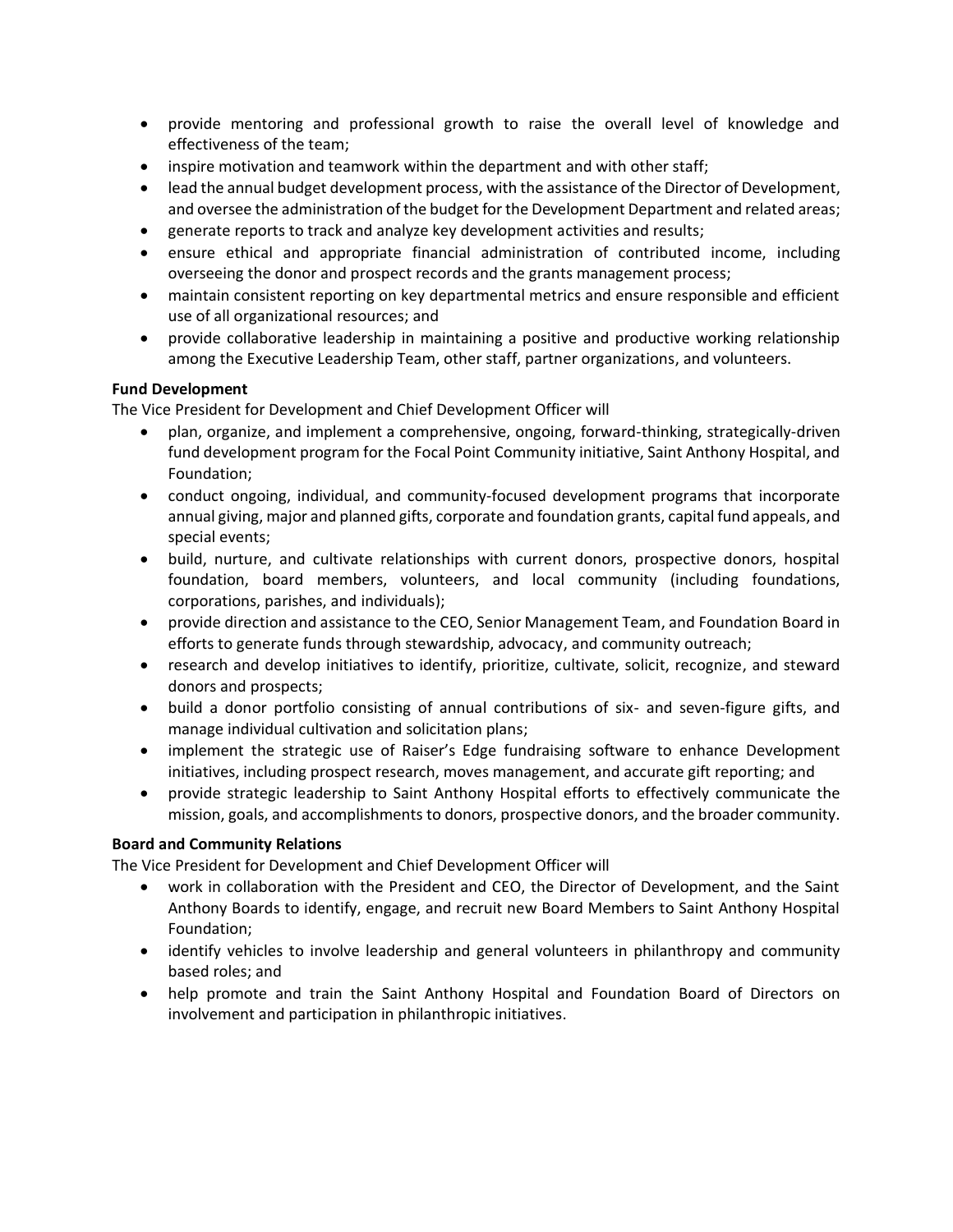### **LEADERSHIP**

### **Guy A. Medaglia President and Chief Executive Officer**

Guy A. Medaglia was appointed President and Chief Executive Officer of Saint Anthony Hospital in July 2010 after he and his team led the financial turnaround of the hospital that continues to serve a patient population that is more than 60 percent Medicaid and Medicare. During his tenure, Medaglia has led the hospital's quality and operational performance, receiving three consecutive Illinois Performance Awards for "Commitment to Excellence," by demonstrating earnest efforts to adopt and apply continuous improvement principles, following the Baldrige Criteria. Medaglia is also spearheading planning and research for the new Saint Anthony Hospital and Focal Point Community Campus development as President and CEO of Chicago Southwest Development Corporation (CSDC).

Prior to his appointment, Medaglia was a Managing Director for FTI Healthcare. He has an accomplished background in healthcare, including executive management positions for an academic medical center and multiple urban community hospitals. He designed and implemented numerous strategic initiatives around expense improvement, product line evaluation and modification, revenue enhancement, quality improvement, physician relations, and physician contract management.

Prior to FTI, Medaglia held executive positions at Roger Williams Medical Center, Li Moran International, Inc., Montgomery Ward Corporation., Hook-SupeRX, Inc., and Sara Lee Corporation. He participated in the financial turnaround of two regional retail chains, managed the \$50 million system integration of two merged corporations, and led the acquisition and integration of two retail companies along with the consolidation of two corporate headquarters.

Medaglia holds a Bachelor of Science degree in Management from Meyer University and Master's degree in Management from Salve Regina University. He also is a member of the American College of Health Care Executives.

# **PREFERRED COMPETENCIES AND QUALIFICATIONS**

Saint Anthony Hospital seeks a Vice President for Development and Chief Development Officer with

- a commitment to the mission of Saint Anthony Hospital to promote health and provide quality care to patients and families of all faiths in the community — and a passion for healthcare and community-based services;
- experience developing and executing revenue generating programs, including a capital campaign;
- experience engaging and connecting with key philanthropists in the Chicago market;
- experience in financial management, stewardship, and developing strategies to successfully increase revenue, including, but not limited to, meeting/exceeding fundraising goals;
- an ability to develop and maintain a strong presence in the philanthropic community with the social skills needed to effectively engage community residents, community leaders, civic and corporate philanthropists, as well as active and prospective individual donors;
- strong interpersonal skills and an ability to work effectively with diverse constituencies, including volunteers, physicians, patients, and donors;
- an ability to work independently in a complex environment, managing multiple large-scale projects and conflicting priorities;
- project management experience involving multiple moving parts and multiple stakeholders;
- strong analytic and strategic-thinking skills, with an ability to create, implement, and monitor complex plans, and translate those plans into goals and concrete strategies;